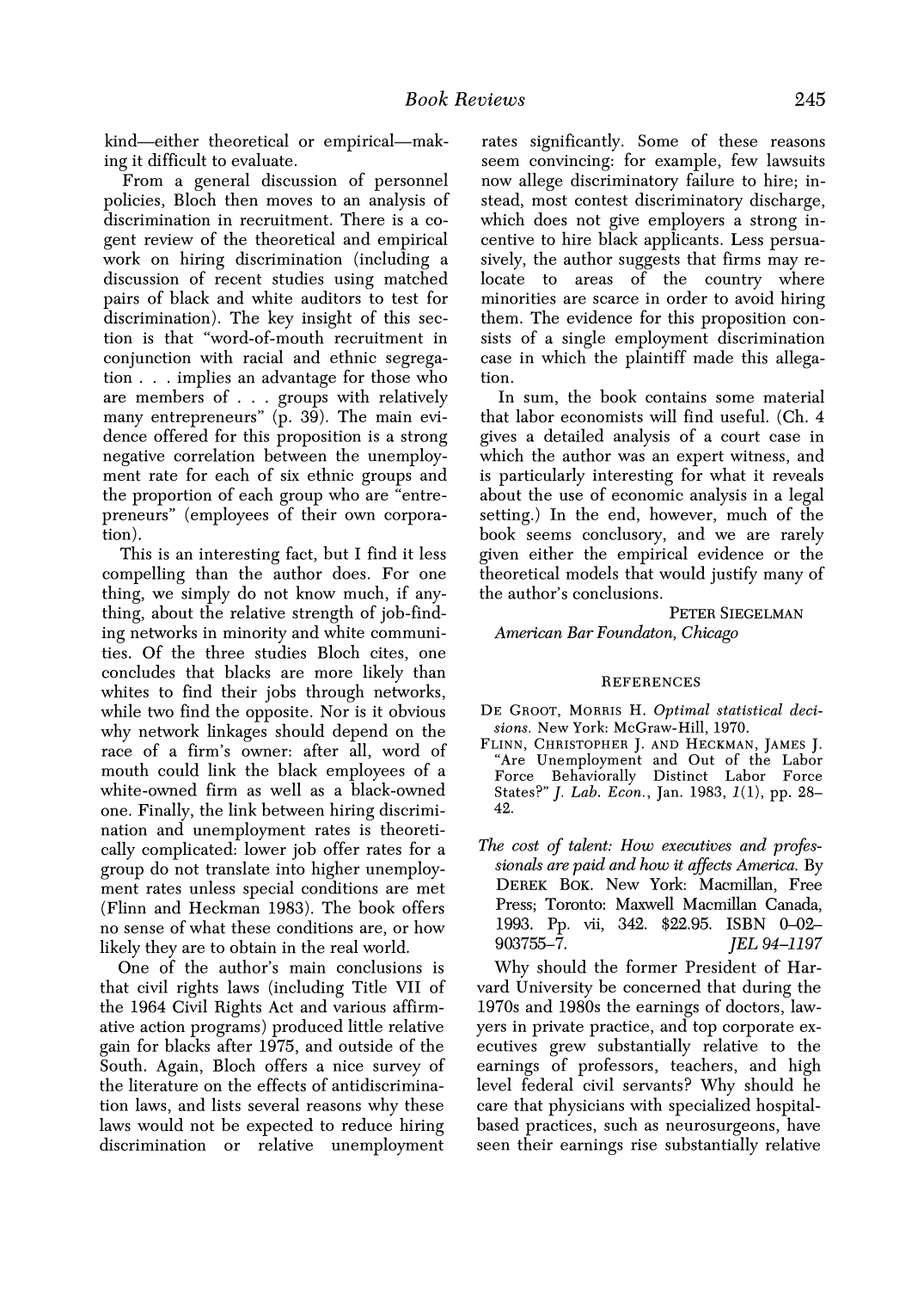**to physicians practicing family medicine during the same period?** 

**In each case, the answer is that Bok believes that occupational choices are determined, at least at the margin, by the pecuniary and nonpecuniary benefits that the various professions offer. Thus, he fears that the growing earnings differentials have diverted America's "best and brightest" away from occupations that he considers vitally important for our society, the professoriate, teaching, the federal civil service, and primary care medicine. Given this belief, his goal is to put forth a menu of reforms that might induce an increased supply of talented individuals to these occupations.** 

**The Cost of Talent is divided into three parts. Part I summarizes the competitive theory of occupational choice, focusing on the role played by pecuniary and nonpecuniary compensation in the allocation of labor. While Bok acknowledges the substantial empirical evidence in support of this model, he stresses the role that market imperfections and institutions also play. In particular, in an extraordinarily useful historical survey that goes back to colonial times, he shows that the professionalization of law and medicine and their initial shift to becoming high paying occupations occurred only after these fields established licensing and accreditation requirements that were administered by professional associations.** 

**This section also documents the rapid growth in earnings of high level corporate executives, private lawyers, and doctors that took place between 1970 and 1990. These relative earnings changes are shown to have been accompanied by an increase in the aptitude test scores of people entering these fields and a decrease in scores of those entering teaching.** 

**Having established the basic facts, Part II of The Cost of Talent presents an in-depth examination of the markets for corporate executives, doctors, lawyers, university professors, and teachers in the United States. In chapters devoted to each, Bok stresses the market forces and institutional arrangements that influence compensation, and hence the flow of talented individuals to the profession. He then proposes reforms/institutional**  **changes that might serve to limit compensation in the fields that he believes currently get too many talented people and to increase compensation or improve working conditions in the fields that he believes have too few.** 

**The discussion in these chapters is wideranging. As part of it, a number of labor market theories are nontechnically summarized and evaluated. For example, the chapter on corporate executives discusses tournament models, efficiency wage theory, the principal agent problem, and evidence on the effectiveness of individual and group pay-for-performance arrangements. Would that academic economists had as an impressive command of the legal literature as this academic lawyer/university president has of this economics literature!** 

**The reforms Bok discusses and evaluates often involve considerable restructuring of institutional arrangements. They include reducing the control top corporate executives have over the election of corporate board of directors: shifting to a single payer form of national health insurance; increasing the use of no fault insurance; and increasing compensation and improving working conditions for teachers. In each case, Bok notes the difficulties involved in implementing the reform and thus the small likelihood that it will actually "provide" the solution to the problem he perceives. Indeed, given these difficulties, at points his focus shifts to a consideration of how to improve the quality of services produced by the educational and governmental sectors, given the number and quality of employees in the sectors.** 

**The final part of The Cost of Talent sums up the arguments, discusses in detail the importance of the values that society holds, and proposes the remedies that Bok perceives will be the most effective. Given the serious limitations that most of the latter have, he argues for an expansion of educational opportunities for the disadvantaged, so at least they will have a chance to compete for the large earnings that exist in the high paying professions. He argues that providing such opportunities is essential to the stability of American society. I suspect that this type of reasoning goes a long way toward explaining the policies to**